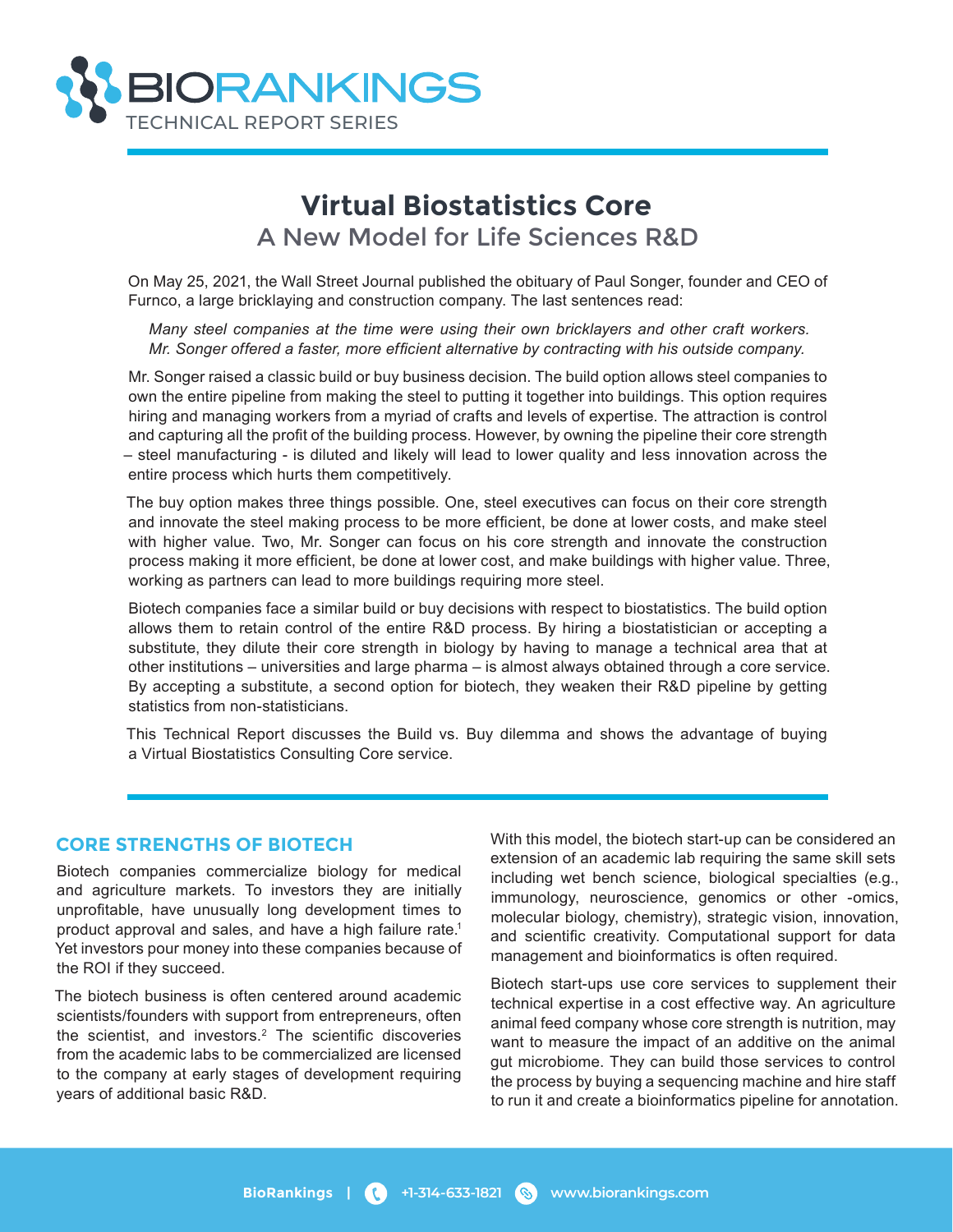Or they can buy these services and send samples to a microbiome sequencing company which have the staff and pipeline in place. The same company may want to run animal studies of their compounds before testing it in farm animals. They can build and manage their own mouse facility or outsource this to an existing animal model company who have the facilities, staff, and expertise to do this work quickly, accurately, and at lower cost.

Since microbiome and animal studies are not part of their core strength, and likely not be needed on a regular basis, buying these services from vendors who can share costs across different clients and have optimized the processes already can be cost effective, efficient, and faster than doing the work themselves.

As mentioned, many biotech start-ups come from universities who provide researchers core fee-for-service for these same reasons. It distributes the operating costs of the cores across all the users and allows cost-efficiencies and innovation to be added more easily. Biostatistics are core services available at almost every university and few academic labs hire their own biostatisticians. (Unfortunately, labs often will use inferior substitutes, which we will discuss below, not understanding how wrong the results can be and how they hurt their research.)

### **CORE STRENGTHS OF BIOSTATISTICS**

Biostatistics is about summarizing and making inferences from experimental data. This work requires an advanced understanding of mathematics and statistics to be done right. Some of the core strengths and services of biostatistics include:

- Hypothesis generation
- Experimental design
- Sample size, and power calculations
- Statistical analyses and machine learning
- Interpretation of results
- Developing new analysis methods
- Writing Statistical Analysis Plans and reports
- Writing software for pipelines
- Statistical review of proposed research
- **Education**

Biostatisticians are trained in basic principles and can apply their skills across biotech specialties. For example, analyzing plant growth with different fertilizers in different fields and measuring cholesterol reduction from a new drug over time in patients are both analyzed using analysis-ofvariance (ANOVA). However, biostatisticians have deep understanding of ANOVA to know the plant study use a

random block design and the cholesterol study a mixed model with contrast to measure the rate of cholesterol decrease over time. In other words, deep understanding of statistics allows the optimal method to be used for a specific experiment, and therefore increase the probability to obtain a significant result.

Interpreting statistical results also requires statistical training. For example, claiming a result is real when it is not (i.e., false-positive) wastes money and time in follow-up experiments. This is particularly alarming, and produces a significant risk to the company, because high throughput technologies generate lots of variables where false positives are guaranteed to be found.<sup>3</sup> Having results interpreted by experts who understand how Large P Small N data leads to an explosion in false positives, or how regression diagnostics are needed to ensure your conclusions are not the result of a single outlier (which can easily happen), will save you money and wasted time pursuing the wrong leads.

#### **COST OF BIOSTATISTICS SUBSTITUTES**

Biotech executives should ask if they are using a biostatistics substitute and evaluate if this is a good decision for the business. Substitution generally happens in one of two ways. First, many companies have someone who applies statistics to their data but is not a card carrying statistician (a substitute). Often these substitutes apply statistics to data with no understanding as to why. In these cases, an overabundance of graphs, charts, and numbers are presented to look knowledge-able but as the results are interrogated an inability to explain analysis rationale is quickly uncovered.

Bioinformaticians are often called on to be a substitute since they have expertise in data management and computing. However, bioinformaticians are not trained in biostatistics as is made clear by comparing the core curriculum at Boston Univ. for PhD programs in biostatistics and bioinformatics side-by-side (See Table on Page 3). Bioinformatics PhD students are required to take 1 introductory class in statistics, 1 in computational biology, and the rest in research. In contrast, biostatistics PhD students take a dozen classes in advanced statistics. These include mathematical statistics and probability, estimation (how do you summarize data), hypothesis testing (how do you calculate P values), linear models (how do you do regression and ANOVA), and other advanced biostatistics.

A second common substitute is the "do-it-yourself" lab scientist with some experience analyzing data, perhaps from grad school or their post-doc. Their knowledge is generally limited to a few statistical methods used in earlier research, is not based on strong mathematical and statistical foundations (their training is biology and lab science), and lacks the breadth of experience to bring in